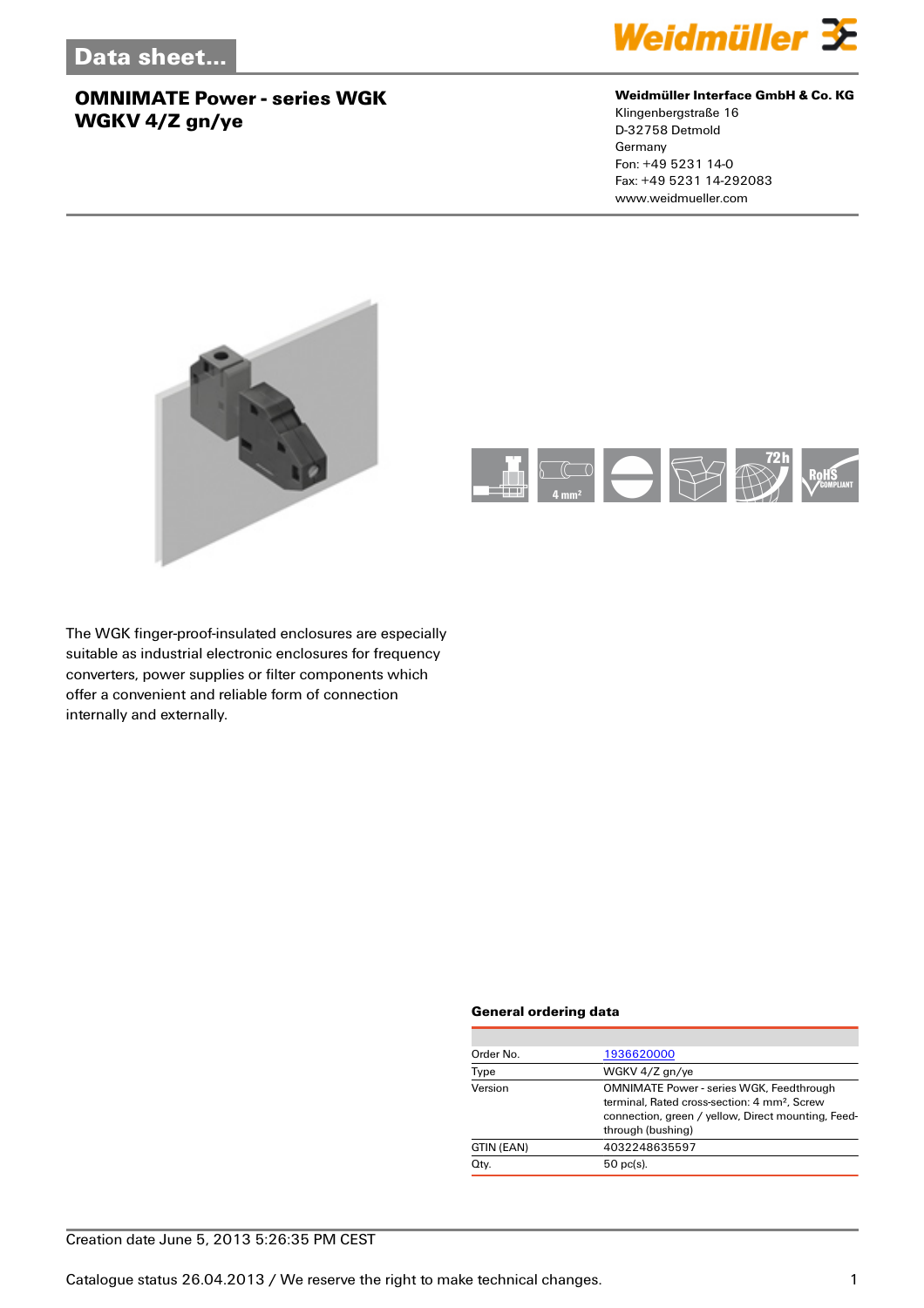# **Technical data**



### **Weidmüller Interface GmbH & Co. KG**

Klingenbergstraße 16 D-32758 Detmold Germany Fon: +49 5231 14-0 Fax: +49 5231 14-292083

| <b>Dimensions and weights</b>                                                                                   |                                       |                                                                                                                 |                        |
|-----------------------------------------------------------------------------------------------------------------|---------------------------------------|-----------------------------------------------------------------------------------------------------------------|------------------------|
|                                                                                                                 |                                       |                                                                                                                 |                        |
| Length                                                                                                          | 40 mm                                 | Width                                                                                                           | 8.1 mm                 |
| Height<br>Net weight                                                                                            | 24 mm<br>8.78g                        | Height of lowest version                                                                                        | 24 mm                  |
| 2 clampable conductors with identical cross-section                                                             |                                       |                                                                                                                 |                        |
|                                                                                                                 |                                       |                                                                                                                 |                        |
| Wire connection cross section AWG,                                                                              |                                       | Wire connection cross section AWG,                                                                              |                        |
| max.                                                                                                            | <b>AWG 12</b>                         | min.                                                                                                            | <b>AWG 22</b>          |
| <b>Additional connection</b>                                                                                    |                                       |                                                                                                                 |                        |
| <b>Blade</b> size                                                                                               | $0.6 \times 3.5$ mm                   | Clamping screw                                                                                                  | M <sub>3</sub>         |
| Rated current                                                                                                   | 32 A                                  | Tightening torque, max.                                                                                         | $0.8$ Nm               |
| Tightening torque, min.                                                                                         | $0.6$ Nm                              |                                                                                                                 |                        |
| <b>Conductors suitable for clamping</b>                                                                         |                                       |                                                                                                                 |                        |
|                                                                                                                 |                                       |                                                                                                                 |                        |
| Wire connection cross section AWG.<br>max.                                                                      | <b>AWG 12</b>                         | Wire connection cross section AWG.<br>min.                                                                      | <b>AWG 22</b>          |
| Wire connection cross section, finely<br>stranded with wire-end ferrules DIN<br>46228/1, rated connection, max. | $4 \text{ mm}^2$                      | Wire connection cross section, finely<br>stranded with wire-end ferrules DIN<br>46228/1, rated connection, min. | $0.5$ mm <sup>2</sup>  |
| Wire connection cross section, finely<br>stranded, max.                                                         | $4 \text{ mm}^2$                      | Wire connection cross section, solid<br>core max. rated connection                                              | $6 \text{ mm}^2$       |
| Wire connection cross section, solid<br>core, max, rated connection                                             | $0.5$ mm <sup>2</sup>                 | Stripping length                                                                                                | 8 mm                   |
| <b>Rated data to IEC</b>                                                                                        |                                       |                                                                                                                 |                        |
|                                                                                                                 |                                       |                                                                                                                 |                        |
| Current at maximum wires<br>Rated cross-section                                                                 | 41 A<br>$4 \text{ mm}^2$              | Pollution severity<br>Rated current                                                                             | 3<br>32 A              |
| Rated impulse withstand voltage                                                                                 | 6 kV                                  | Rated voltage                                                                                                   | 250V                   |
| <b>Standards</b>                                                                                                | IEC 60947-7-1                         |                                                                                                                 |                        |
| <b>Technical data</b>                                                                                           |                                       |                                                                                                                 |                        |
|                                                                                                                 |                                       |                                                                                                                 |                        |
| <b>Blade</b> size                                                                                               | $0.6 \times 3.5$ mm                   | Clamping range, rated connection, max. 6 mm <sup>2</sup>                                                        |                        |
| Clamping range, rated connection, min. 0.05 mm <sup>2</sup>                                                     |                                       | Clamping screw                                                                                                  | M <sub>3</sub>         |
| Gauge to IEC 60947-1                                                                                            | A <sub>3</sub>                        | Number of connections                                                                                           | 2                      |
| Stripping length, rated connection                                                                              | 8 mm                                  | Tightening torque, max.                                                                                         | $0.8$ Nm               |
| Tightening torque, min.                                                                                         | 0.6 Nm                                |                                                                                                                 |                        |
| <b>Technical specification</b>                                                                                  |                                       |                                                                                                                 |                        |
| Colour of insulating material                                                                                   | green / yellow                        | Connection direction                                                                                            | <b>Bottom</b>          |
| End cover plate required                                                                                        |                                       | Installation advice                                                                                             | Direct mounting, Feed- |
|                                                                                                                 | No                                    |                                                                                                                 | through (bushing)      |
| Product family                                                                                                  | <b>OMNIMATE Power - series</b><br>WGK |                                                                                                                 |                        |
| <b>CSA ratings data</b>                                                                                         |                                       |                                                                                                                 |                        |
|                                                                                                                 |                                       |                                                                                                                 |                        |
| Certificate No. (CSA)                                                                                           | 200039-1830694                        | Wire cross section max. (CSA)                                                                                   | <b>10 AWG</b>          |
| Wire cross section min. (CSA)                                                                                   | <b>30 AWG</b>                         |                                                                                                                 |                        |
|                                                                                                                 |                                       |                                                                                                                 |                        |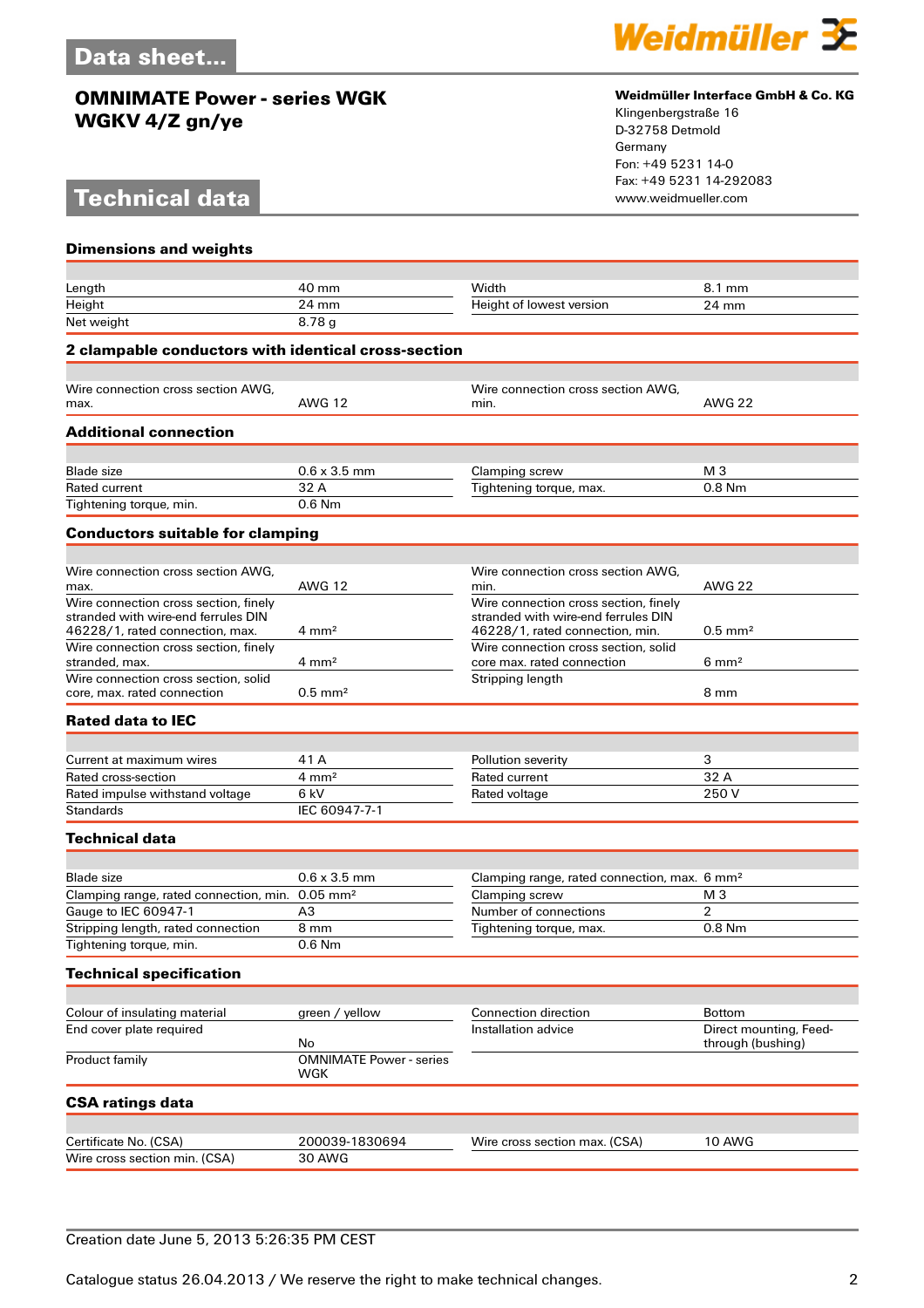# **Technical data**

**UL ratings data**



### **Weidmüller Interface GmbH & Co. KG**

Klingenbergstraße 16 D-32758 Detmold Germany Fon: +49 5231 14-0 Fax: +49 5231 14-292083

| Certificate No. (cURus)                         |                                                                                              |                                          | Conductor size Factory wiring max. |  |
|-------------------------------------------------|----------------------------------------------------------------------------------------------|------------------------------------------|------------------------------------|--|
|                                                 | E60693VOL1SEC84                                                                              | (cURus)                                  | <b>10 AWG</b>                      |  |
| Conductor size Factory wiring min.              |                                                                                              | Conductor size Field wiring max. (cURus) |                                    |  |
| (cURus)                                         | 30 AWG                                                                                       |                                          | <b>10 AWG</b>                      |  |
| Conductor size Field wiring min. (cURus) 30 AWG |                                                                                              |                                          |                                    |  |
| <b>Material data</b>                            |                                                                                              |                                          |                                    |  |
|                                                 |                                                                                              |                                          |                                    |  |
| Material                                        | Wemid                                                                                        | Colour                                   | Green, Yellow                      |  |
| UL 94 flammability rating                       | $V-0$                                                                                        |                                          |                                    |  |
| <b>Classifications</b>                          |                                                                                              |                                          |                                    |  |
| <b>ETIM 3.0</b>                                 | EC001283                                                                                     | <b>UNSPSC</b>                            | $30 - 21 - 18 - 11$                |  |
| eClass 5.1                                      | 27-14-11-34                                                                                  | eClass 6.2                               | 27-14-11-34                        |  |
| eClass 7.1                                      | 27-14-11-34                                                                                  |                                          |                                    |  |
| <b>Notes</b>                                    |                                                                                              |                                          |                                    |  |
|                                                 |                                                                                              |                                          |                                    |  |
| <b>Notes</b>                                    | • Metal walls: 1 #96 2.5 mm = 400 V; 2.5 #96 6 mm = 250 V; plastic walls: 1 #96 6 mm = 500 V |                                          |                                    |  |

### **Approvals**

Approvals